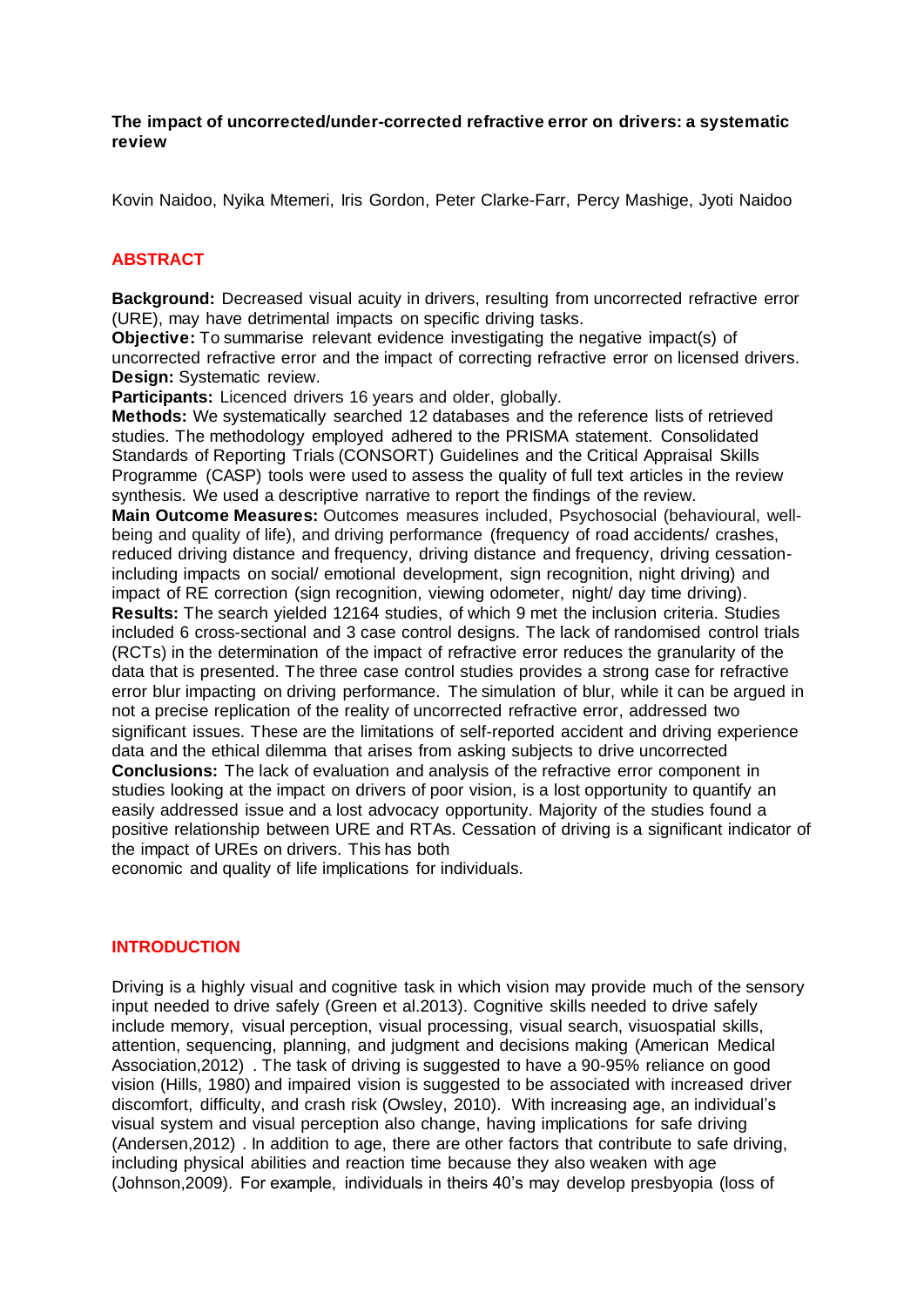near vision due to the thickening of the lens), which may impact their ability to process visual information as individuals with the condition may shift focus from monitoring the road ahead to monitoring the instrument panel.

The relationship between visual performance and driving tasks can be explored through understanding the influence of refractive error on visual acuity. A refractive error (myopia, hyperopia or astigmatism) occurs when the eye is not able to correctly focus images on the retina. The result is blurred vision, which is sometimes so severe that it creates functional blindness for affected individuals (Sawada, 2007). Uncorrected refractive errors, associated with low visual acuity (Willis, 2012), have a negative impact on quality of life and visionrelated activities of daily living, including driving (Coleman, 2006; Lamourex, 2009; Nirmalan, 2005; Rahi, 2008; West, 2002). Difficulties related to driving include focussing on distant objects such as oncoming vehicles or traffic lights at a distance, near objects in the vehicle such as the speedometer, distortion of focus on objects (near and far) and adjusting focal length between objects in the near and far field of view (Charlton et al., 2010).

Many studies have suggested that poor visual acuity is a risk factor for specific driving performance tasks such as road-sign recognition and road hazard avoidance (Higgins et al., 1998), however some studies have shown no or minimal associations between acuity deficits and motor vehicle crash rates in the elderly (Green et al., 2013; Owsley & McGwin, 2010). Odeoye et al. (2007), however, concluded that poor visual acuity was associated with road traffic accidents. Evidence suggests that visual impairment influences driving patterns and some older drivers with acuity impairment engage in self- regulation, avoiding risky driving situations or quit driving (Owsley et al., 1999; Freeman et al., 2005; Brabyn et al., 2005 and Keay et al., 2009) . Driving can provide older adults with the ability to be mobile, to interact socially, feel a sense of independence, self-worth, and control and can also influence their health and well-being (Donorfio et al., 2009; Oxley et al., 2010 and Windsor et al., 2007). A study by Lafont et al. (2008) showed that vision difficulties (at near and at far) were associated with driving cessation. Driving cessation has furthermore been shown to have a myriad of negative effects including reduced social functioning (Owsley et al., 1999; Edwards et al., 2009), social isolation (Marottoli et al., 2009) and increased depressive symptoms (Windsor et al., 2007; Fonda et al., 2001 and Ragland et al., 2005).

In most countries, there are set visual acuity requirements for a person to be issued with a driver's licence. Where visual acuity is low due to the presence of a refractive error, drivers are required to wear a prescribed correction to meet the required acuity levels. However despite there being laws and legal regulations in place and negative reports on poor vision and driving, several studies have found that individuals continue driving without appropriate correction for refractive error (Adeoye et al., 2007; Bekibele, 2007; Erdogan et al., 2011; Keeffe et al., 2002). As alluded to earlier, decreased visual acuity, resulting from uncorrected refractive error, may have detrimental impacts on specific driving tasks (Higgins et al., 1998). In a study conducted by Keeffe et al. (2002), uncorrected refractive error was the cause of reduced visual acuity in 80% of current drivers whose acuity levels were below the widely adopted legal limit of 20/40 (Zerbardast et al., 2015). The Salisbury Eye Evaluation study found that subjects with uncorrected refractive error had difficulty with driving and demonstrated more frequent driving cessation. Refractive blur was found to have a negative impact on driving performance under day and particularly night-time conditions in a study investigating the impact of a range of levels of refractive blur on day and night-time driving performance. This study involved using real-world tasks including road sign recognition, recognition and avoidance of road hazards and judging gaps while maintaining lane control and an appropriate speed on a closed road circuit (Wood et al., 2014). However, despite the impairment caused by refractive errors and their high prevalence, associations between these conditions, crash involvement and driving performance are largely unknown (Charlton et al., 2010). This systematic review therefore sets out to evaluate the evidence available on the negative impact(s) of uncorrected/undercorrected refractive error on driver's vision,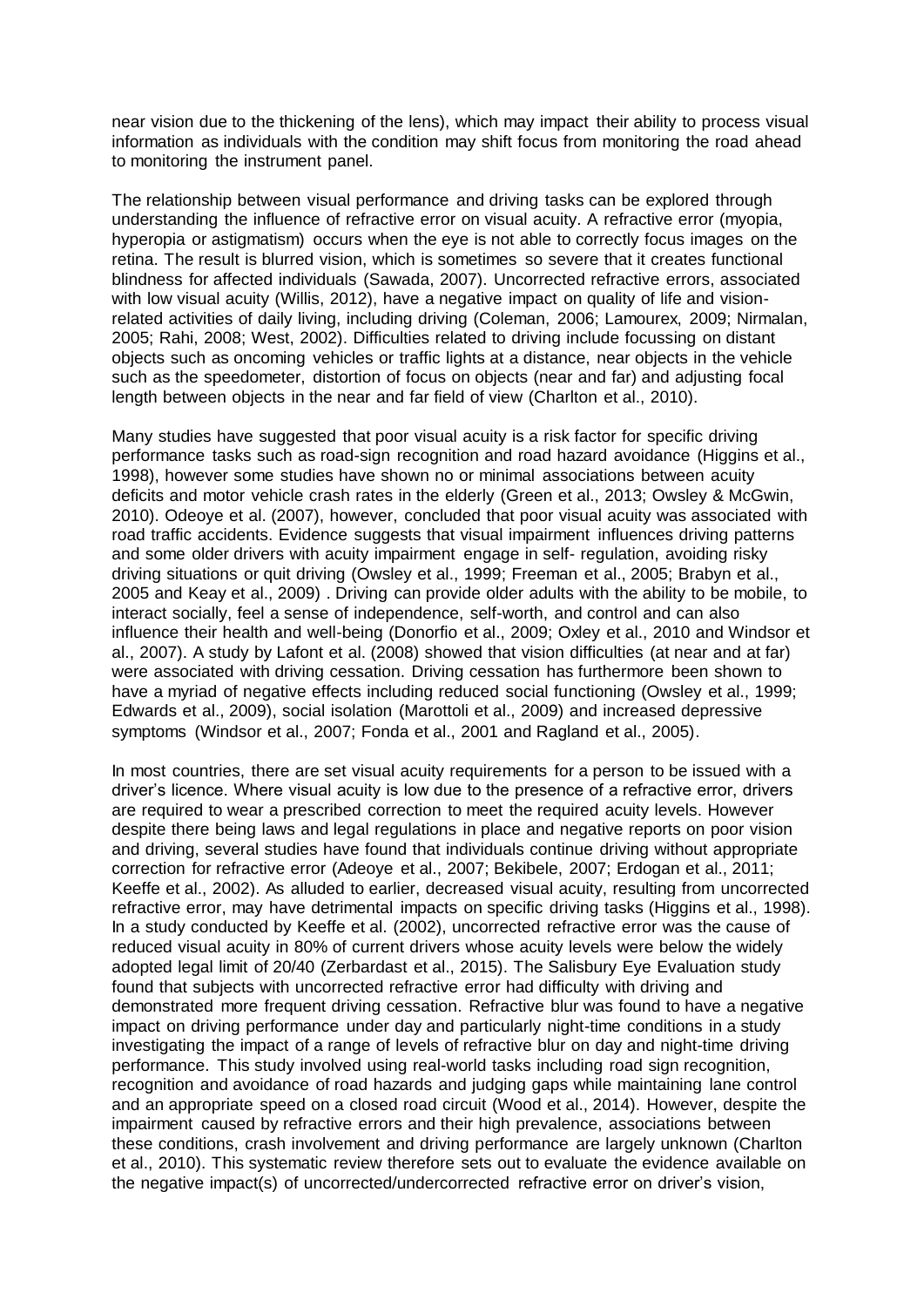drivers visual function and driving performance (road accidents/crashes, driving cessationincluding impacts on social/emotional development), psychosocial (behavioural, well-being and quality of life) and the impact of correcting refractive errors such as on sign recognition, viewing odometer and night/day time driving. .

## **METHODS**

This systematic review followed the reporting items for systematic reviews as described in the Preferred Reporting Items for Systematic Reviews and Meta-Analyses (PRISMA) statement (Moher et al. 2009).

## **Eligibility Criteria**

We included studies that sampled licensed drivers who were 16 years and older, globally. Studies that were of interest included those that focused on refractive error correction through spectacles or contact lenses. Outcomes measures included, Psychosocial (behavioural, well-being and quality of life), and driving performance (frequency of road accidents/ crashes, reduced driving distance and frequency, driving distance and frequency, driving cessation-including impacts on social/ emotional development, sign recognition, night driving) and impact of RE correction (sign recognition, viewing odometer, night/ day time driving). We included randomised control trials (RCTs), cohort (prospective and retrospective), cross-sectional population-based studies and qualitative studies.

# **Information Sources and Search Strategy**

The search strategy was devised by an Information Specialist (IS) who developed a set of terms for the outcomes to be assessed and a set of terms to limit the search to the study designs of interest. Where possible search strategies contained a filter to remove studies on children being captured by the search.

The following databases were searched:MEDLINE, PubMed, EMBASE, the Cochrane Library, CINAHL, Global Health, PsychINFO, Web of Science (SCI, SSCI, A&HCI, CPCI-S, CPCI-SSH), Open Grey, New York Academy of Medicine Grey Literature Report, Clinicialtrials.gov, the World Health Organization (WHO) International Clinical Trials Registry Platform (ICTRP).

The databases were searched from 1994 to April 2018 and no language limits were applied. See Appendices for details of search strategies used.

The IS pre-screened the results to remove records which were not relevant to the scope of the review and forwarded the results to two reviewers who independently screened the remaining results.

### **Study Selection**

The Endnote referencing system was used to import citations from the bibliographic databases for the screening of titles and abstracts for eligibility. The IS pre-screened the results and removed duplicate records which were not relevant to the scope of the review. Two reviewers independently screened the remaining title and abstracts and the full text of retained studies were obtained for appraisal. Two independent reviewers critically appraised the full text studies using the inclusion criteria predetermined for the study.

### **Qualitative Assessment and Data Extraction**

A tool designed for assessment of reporting selected studies was used for checking unbiasedness in terms of the methodology, validity of results, relevance and applicability.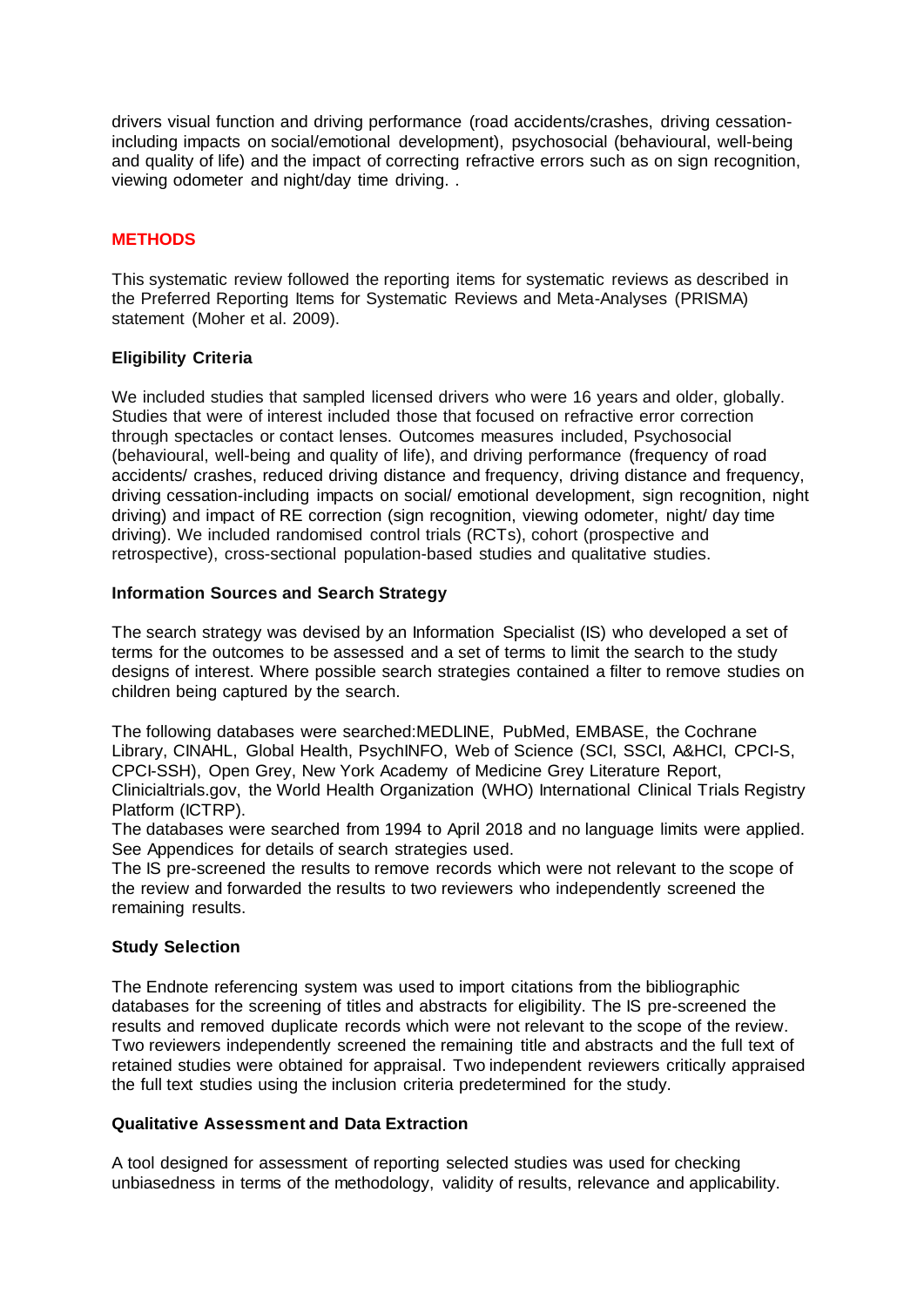For this reason, an appraisal tool for health research of reporting systematic reviews and clinical trials, Critical Appraisal Skills Programme (CASP) tool (CASP, UK; Oram, 2012) was used. Different checklists were adapted to suit our research and ultimately, the final tool used for this study consisted of 15 questions with answers on a scale of 0 (not relevant or bad) to 2 (good). Two independent reviewers critically compared their quality appraisal scores and differences were settled through mutual agreement.

A profound data extraction sheet was used to extract desirable information from the selected studies. Extracted information included: first author, year of publication, title, country in which the study was performed, study design, sample size, type of refractive error, refractive error correction, main outcome measures, study findings, conclusions and limitations. Data were independently extracted and analytically compared by two reviewers and all disagreements were solved amicably through discussion. A third reviewer was consulted should they have failed to agree.

## **RESULTS**

## **Study selection**

The search yielded a total of 12,164 records, after 4,361 duplicates were removed the Information Specialist (IS) pre-screened 7,803 records and removed 7,035 records which were not relevant to the scope of the review. There were a large number of irrelevant papers as the search captured the many prevalence and incidence papers available in these topic areas. However, these types of papers are not relevant to this review as they do not have measureable outcomes on the impact of corrected or uncorrected refractive errors. The reviewers screened the remaining 768 records and discarded a further (692) records as not meeting the inclusion criteria. A total of (76) full text reports were obtained for further assessment. After reading the full text, 9 studies met the inclusion criteria and 67 were excluded as not relevant (Figure 1). We included articles that were published in English and excluded those that were only available in other languages (Appendix 1: search strategy).

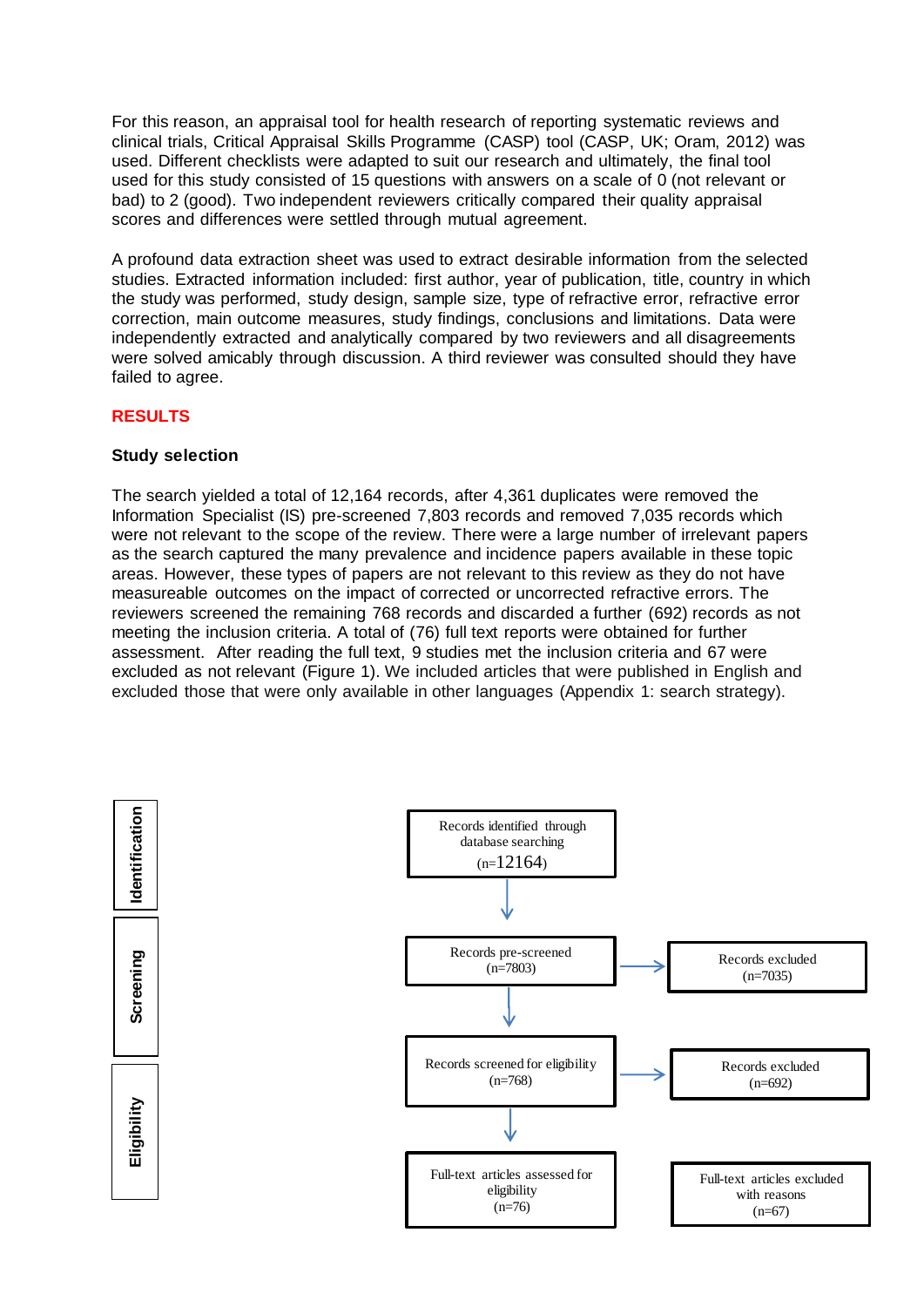

**Figure 1.Flow diagram showing the selection process for inclusion of studies in the systematic review**

### **Synthesis of results and assessment of robustness**

Due to the vast diversity of the selected studies in terms of characteristics such as sample size, study designs, study setting, intervention and outcome measure, introverted narrative synthesis of the results is reported. We presented this systematic review in four main categories: 1) studies that were selected and the screening process, 2) characteristics of the studies and exploring their relationships, 3) quality assessment of studies as it was applied from CASP, and 4) synthesis of results on different impact factors.

### **Study characteristics**

We selected nine studies that met the inclusion criteria for the systematic review (Table 1). Of the selected studies, six were cross-sectional (Biza *et al.,* 2013; Boadi-Kusi *et al*., 2015; Chu *et al.,* 2009; Oladehinde *et al.,* 2007; Pepple *et al.,* 2014; Zebardast *et al.*, 2015) and 3 were case-control (Keeffe *et al., 2002;* Sagberg *et al.,* 2005, Wood *et al., 2009*). No study included more than one study design.

| <b>Design</b>               | <b>Driving performance</b><br>(frequency of road<br>accidents/ crashes, reduced<br>driving distance and<br>frequency, driving distance<br>and frequency, driving<br>cessation-including impacts<br>on social/ emotional<br>development, sign<br>recognition, night driving)<br>11) | <b>Psychosocial</b><br>(behavioural, well-<br>being and quality of<br>$life)$ (2) | Impact of RE<br>correction<br>(sign recognition,<br>viewing odometer,<br>night/ day time<br>driving) $(4)$ |
|-----------------------------|------------------------------------------------------------------------------------------------------------------------------------------------------------------------------------------------------------------------------------------------------------------------------------|-----------------------------------------------------------------------------------|------------------------------------------------------------------------------------------------------------|
| Case-control<br>study $(3)$ | Keeffe (2002), Sagberg<br>(2005); Wood (2009) (CL,<br>Sp)                                                                                                                                                                                                                          |                                                                                   | Wood (2009) (CL,<br>Sp)                                                                                    |

#### **Table 1: Study designs and impact measurement**

Included **Included**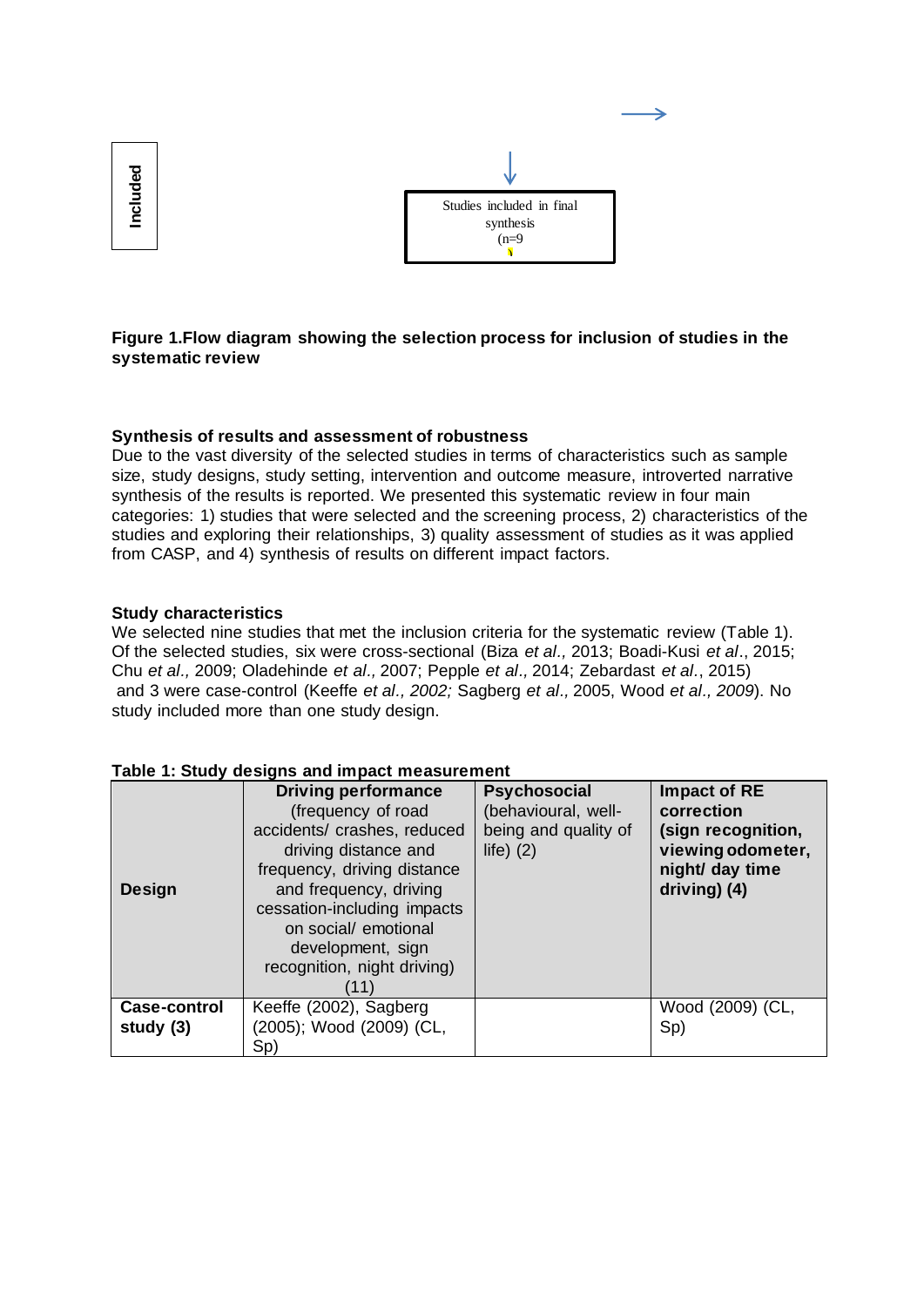| Cross-<br>sectional (8) | Biza (2013); Boadi-Kusi<br>(2015); Chu (2009) (CL,<br>Sp); Oladehinde (2007);<br>Pepple (2014); Zebardast<br>(2015); | Zebardast (2015)<br>Pepple(2014), | Chu (2009) (CL, Sp); |
|-------------------------|----------------------------------------------------------------------------------------------------------------------|-----------------------------------|----------------------|
|                         |                                                                                                                      |                                   |                      |

Sp - spectacles used for correction; CL – contact lenses used for correction

Out of the nine studies considered in this review, two were conducted in Australia (Chu *et al.*, 2009; Wood *et al.*, 2009), two in Ethiopia (Biza *et al.*, 2013; Keeffe *et al.*, 2002), one in Ghana (Boadi-Kusi et al., 2015), two were conducted in Nigeria (Oladehinde *et al.*, 2007; Pepple *et al.*, 2014), onw in Norway (Sagberg, 2006) and one in the USA (Zebardast *et al.*, 2015). These studies were published between 2009 and 2015 with sample sizes ranging from 39 in the case-control study by Wood et al (2009) to 4,448 in the case-control study conducted by (Sagberg *et al.*, 2006).

Random sampling techniques was reported in five studies (Biza *et al.*, 2013; Boadi-Kusi et al.,2015; Chu *et al.* 2009; 2013; Keeffe *et al.*, 2002; Sagberg, 2005). Four studies either did not clarify the sampling method or was non-random. Studies examined the following impact issues (Table 2):

| <b>Driving Performance</b>              |                                                                |  |  |  |
|-----------------------------------------|----------------------------------------------------------------|--|--|--|
| Frequency of                            | Biza (2013); Boadi-Kusi(2015); Keeffe (2013); Oladehinde       |  |  |  |
| crash/accident (8)                      | (2007); Pepple (2014); Wood (2009);                            |  |  |  |
| Reduced/ceased driving (3)              | Keeffe (2013); Zebardast (2015) (*SR);                         |  |  |  |
| Crash/accident (4)                      | Keeffe (2013) (*SR); Sagberg (2005) (*SR); Wood (2009);        |  |  |  |
|                                         | Zebardast (2015)                                               |  |  |  |
| Sign recognition (3)                    | Chu et al (2009), Wood (2009)                                  |  |  |  |
| Night driving (3)                       | Chu (2009)                                                     |  |  |  |
| <b>Psychosocial</b>                     |                                                                |  |  |  |
| Quality of life (2)                     | Pepple(2014), ; Zebardast (2015)                               |  |  |  |
| well-being (2)                          | Pepple(2014); Zebardast (2015)                                 |  |  |  |
| <b>RE Correction (positive impacts)</b> |                                                                |  |  |  |
| Sign recognition (3)                    | Chu (2009) (*SR); Wood (2009) (*SR)                            |  |  |  |
|                                         | Viewing odometer (Day) (3) Chu (2009) (*SR); Wood (2009) (*SR) |  |  |  |
| <b>RE Correction (negative impacts)</b> |                                                                |  |  |  |
| Night driving (1)                       | Chu (2009)                                                     |  |  |  |
| Viewing odometer (Night)                | Chu (2009) (*SR)                                               |  |  |  |
| (1)                                     |                                                                |  |  |  |

## **Table 2: Impact issues examined in the selected studies**

\*SR – Self-reported

### **Quality assessment and assessment of risk**

CASP tools were used to identify the main general constraint of the studies. The Cochrane Handbook for Systematic Intervention was used as the recommended tool. We classified studies according to randomisation sequence generation, allocation concealment, blinding of participants, detection bias, incompleteness bias, reporting bias and other sources of bias should there be any. Among all the studies that showed refractive error correction with spectacles or contact lenses, all studies had the outcome of interest measured after the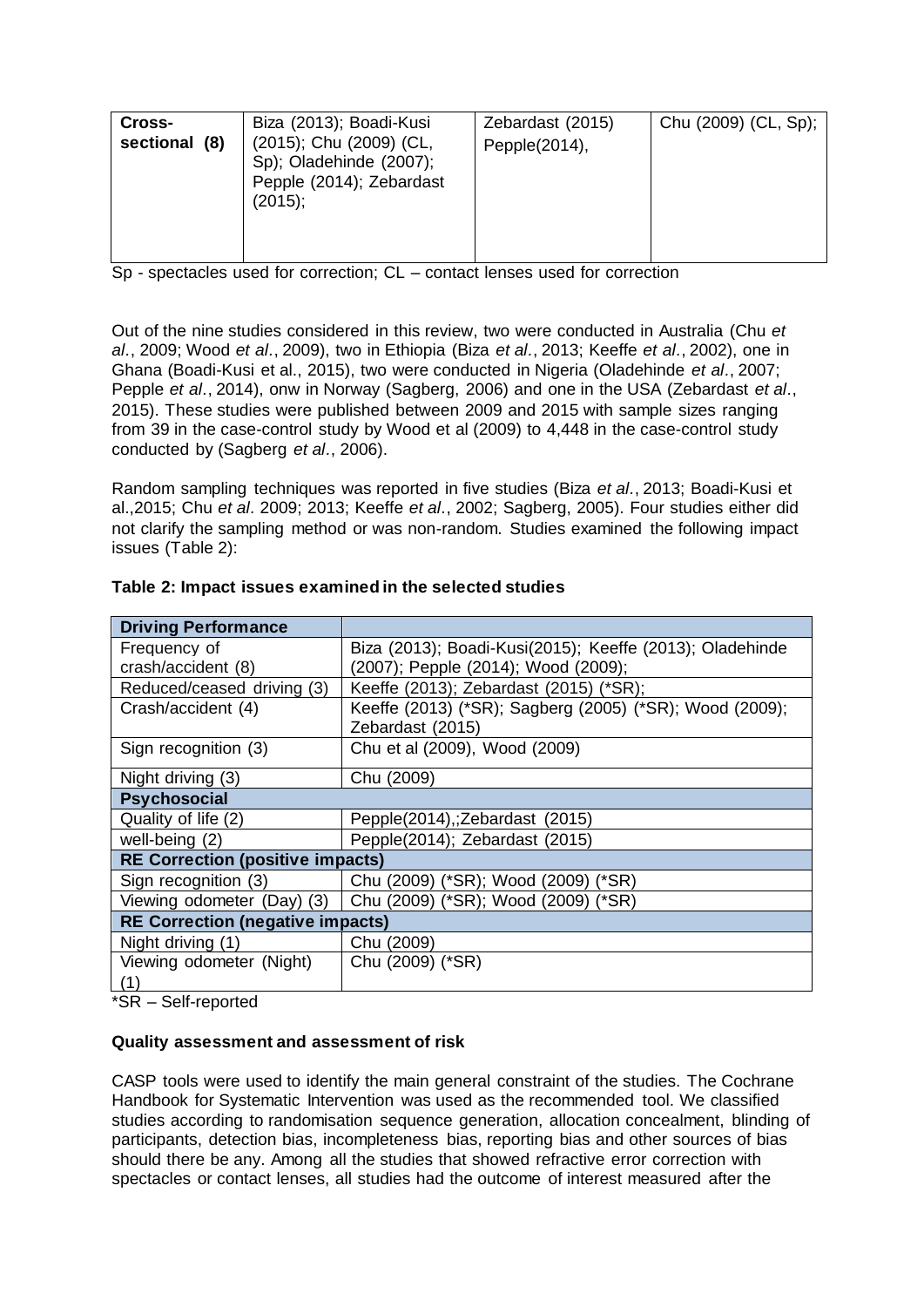intervention. Sample size calculation was explicitly stated in only one study (Biza *et al.*, 2013). Management of missing data was unclear in all nine studies selected.

## **Risk of Bias**

**Allocation (Selection Bias).** No allocation of concealment was stated in detail, which might lead to a greater risk of bias. Studies which had a random method of selection (Biza *et al.*, 2013; Boadi-Kusi et al., 2015; Chu *et al.* 2009; Keeffe *et al.*, 2002; Sagberg, 2005) were classified as low risk. All other studies were classified as high risk because they used a nonrandom method of selection and allocation.

**Blinding (Performance Bias and Detection Bias).** All of the studies were unclear on blinding/masking of the participants and assessors and were neither classified as high risk nor low risk.

**Incomplete outcome data**. Missing outcome data during the study due to attrition in the analysis raise possibility of risk and bias. Not much information was provided in all studies. **Selective reporting (Reporting Bias).** Protocols were unavailable for all studies. **Other potential Source of bias.** No other sources of bias were identified.

## **Synthesis of results**

The findings are reported under the following headings: 1. Driving performance (frequency of road accidents/ crashes, reduced driving distance and frequency, driving distance and frequency, driving cessation-including impacts on social/ emotional development, and sign recognition) 2. Psychosocial (behavioural, well-being and quality of life) and 3) Impacts of RE correction (sign recognition, viewing odometer and night/ day time driving).

## *Driving performance*

Nine studies that were included in the final synthesis reported on driving performance: 3 were case-control studies (Keeffe *et al.*; 2002 and Sagberg, 2005; Wood *et al.*, 2009) and 6 were cross-sectional studies (Biza *et al.*, 2013; Boadi-Kusi et al., 2015; Chu *et al.*, 2009; Oladehinde *et al.*, 2007; Pepple *et al.*, 2014; Zebardast, 2015)

A case-control study in Australia (Wood *et al.*, 2009) assessed the general driving performance of drivers on conventional visual acuity (VA) and the change over a period of time. In this study, Wood *et al.* (2009) considered the effects of visual status, driver age and the presence of secondary distracter tasks on driving performance. The composite driving score was significantly worse when participants drove with the blur or cataract simulations, and worse for the cataract compared to the blur condition. The blur condition was the stimulation of uncorrected refractive error through the addition of plus lenses over the best correction. All ages were affected by the simulated cataracts and blur as well as the distracter tasks but cataract stimulation had a greater impact. This highlights the importance of contrast sensitivity in driving performance.

A population based, stratified random cluster sampling method was used in a study by Keeffe *et al.* (2002). Of those who had accidents almost 10% reported that the accident was due to vision and those with impaired vision were more likely to have an accident or attribute the accident to poor vision. Of those who stopped driving, 11% gave impaired vision as their reason and those with impaired vision were more likely to give impaired vision as a reason. As the vision worsened the proportion attributing their stopping driving to impaired vision increased from 4.6% if VA was 6/12 or better to 33% with VA <6/12 and 43% with VA <6/18. Of those who reported limiting their driving in these conditions, 57% said that they did so because of their vision. Of those visually impaired, 80% had refractive error. The likelihood of self-reported accidents did not differ between those with good vision and those with impaired vision. The authors concluded that although many older drivers with impaired vision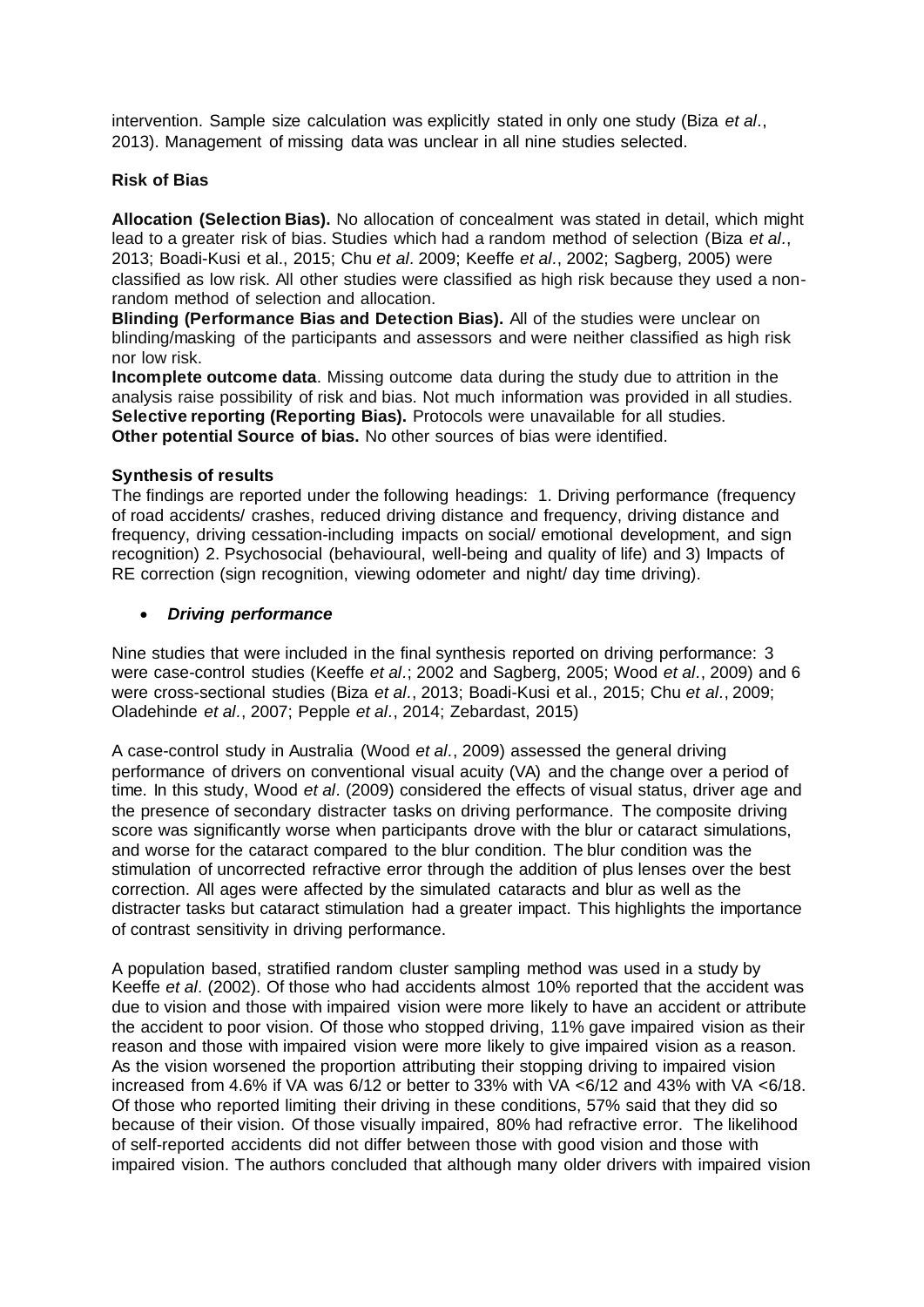limit their driving in adverse conditions and some drivers with impaired vision stop driving, there are a significant number of current drivers with impaired vision.

Sagberg (2005) investigated the impact of a range of medical conditions on the outcome measure of crash involvement while driving. The sample was randomly drawn from an insurance database and administered a questionnaire. By comparing drivers with and without the condition, relative risk for being at fault for the crash for each health condition was estimated. The use of glasses or lenses by drivers had a significant risk (OR=1.26) and specifically for myopia (OR=1.22) and were thus significantly associated with crash involvement. No relationship was found between risk and the severity of refractive error.

Oladehinde *et al.* (2007) in their study intended to analyse the effect of the visual functions on the occurrence of road traffic accidents (RTA) in four major motor parks in Nigeria. The study showed a significant correlation between uncorrected visual acuity impairment in the better eye and RTA (P <0.05), with a risk ratio of 3.5. A significant proportion of drivers with visual impairment had refractive error (8.4%) however none of these drivers were wearing corrective glasses. The main outcome in the study was that poor visual acuity is robustly associated with RTA and of those who were visually impaired 8.4 % was due to URE.

A cross-sectional descriptive study was conducted by Biza *et al.* (2013) to determine the impact of visual impairment and other factors on the road traffic accident among vehicle drivers in Southwest Ethiopia. 'The authors concluded that uncorrected binocular vision impairment was strongly associated with road traffic accidents. Of the sampled drivers, there was a significant percentage of URE for both left and right eye (7.6% and 8.8% respectively) with 3.2% of them having less than what is required to obtain a driving license (VA of 6/12). All drivers must have their eyes tested before obtaining a driving license but it was shown in this study that a significant proportion (9.6%) did not have their eyes examined. Among all drivers in this study, none of the drivers with refractive errors were wearing appropriate correction.

In a study by Pepple and Adio (2014) in Nigeria, 8.4% of the participants were classified as having RE, majority being myopic. All participants in this study were males and a significant number (20%) of them did not undergo any prior driving test. Three percent of the sample was driving without a license. A significant number (69.1%) of the drivers did not have their eye tested prior to issuance of the driving license. The relationship between RE and RTA in this study was not *statistically significant (P=0.46, X2=0.3, RR=0.62).*The authors depended on self-reported accidents.

Chu *et al.* (2009) investigated the subjectivity of driving difficulties experienced when wearing a range of common presbyopic contact lens (monovision contact lenses and bifocal/multifocal contact lenses) and spectacle correction (PALs and bifocal spectacles). A sample of 255 drivers, aged 45 to 70 years, with valid licenses and who were presbyopic, was recruited through local optometry practices. According to the authors "multifocal contact lens wearers were significantly less satisfied with aspects of their vision during night-time driving than daytime driving, particularly with disturbances from glare and haloes. Progressive spectacle wearers noticed more distortion of peripheral vision, while bifocal spectacle wearers reported more difficulties with tasks requiring changes of focus and those who wore no optical correction for driving reported problems with intermediate and near tasks. Overall satisfaction was significantly higher for progressive spectacles than bifocal spectacles for driving."

It must be noted however, overall, ratings of satisfaction during daytime driving were relatively high for all correction and that those without correction had more problems such as reading street directions or signs.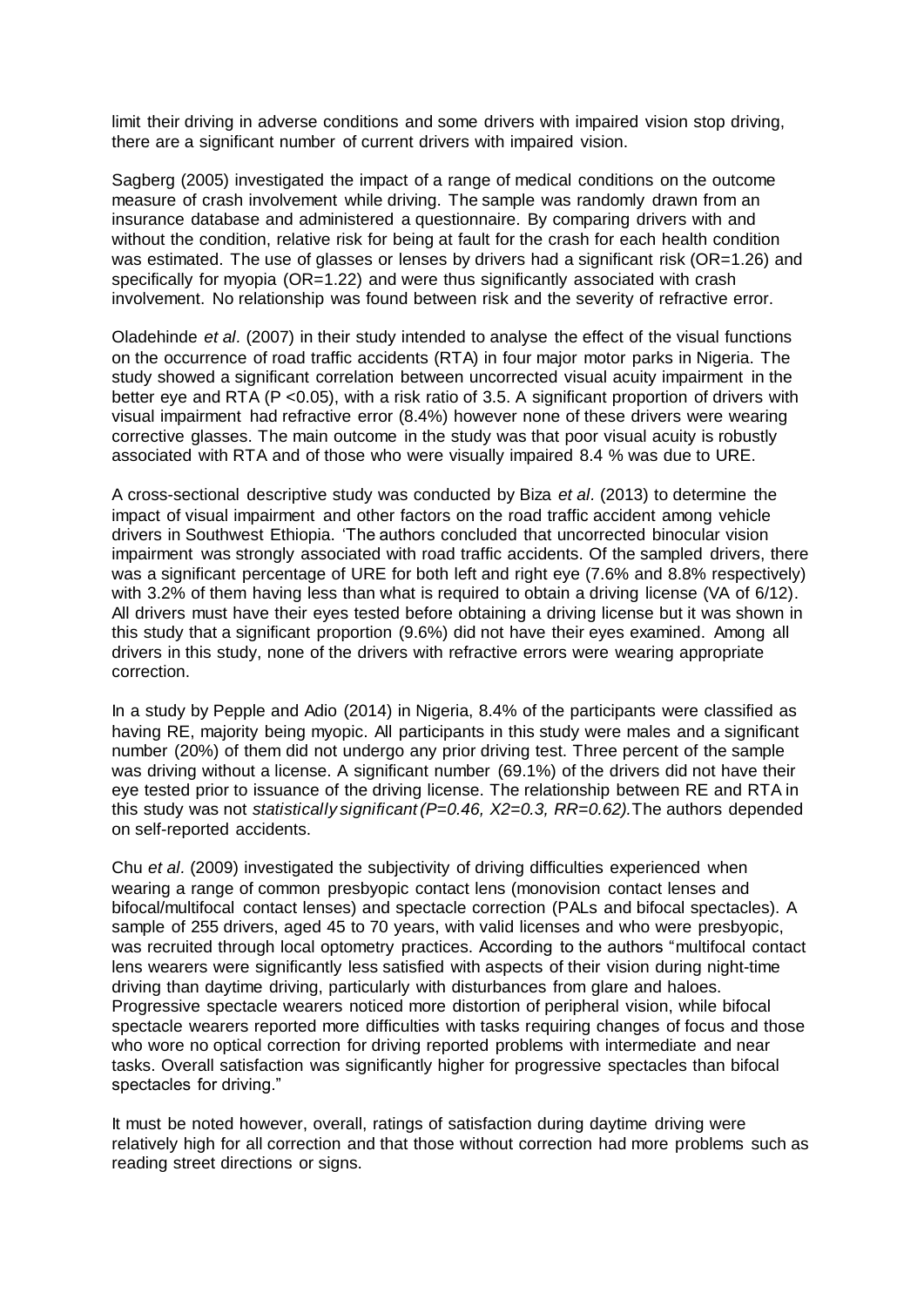Zebardast (2015) compared the effects of URE and non-refractive visual impairment (VI) on performance and disability measures in a cross sectional population based study. They looked at timed performance of mobility and near vision tasks, self-reported driving cessation, and self-reported visual difficulty using the Daily Vision (ADV) scale. It was deduced in this study that individuals with RE have slower walking speeds, slower near task performance and more frequent driving cessation (P<0.05). When considering the impact of VI due to RE and other conditions, the impact of VI due to RE had a lesser impact on deficits on mobility measures and driving cessation.

Boadi-Kusi et al. (2015) investigated the relationship between some visual functions: colour vision defects, abnormal stereopsis, visual acuity and the occurrence of road traffic accident (RTAs) among commercial vehicle drivers in the central region of Ghana, and assessed their knowledge of these anomalies in the major commercial towns within the central region of Ghana. The study involved 520 male commercial vehicle drivers. Their results indicate that there was no statistically significant association between abnormal stereopsis (OR=0.89 95% CI: 0.44-1.80, *p*=0.56), poor vision due to refractive error ( \_2 = 3.090, *p*=0.388) and the occurrence of RTAs.

# *Psycho-social impacts*

Psycho-social impacts were addressed in two studies: one case-control (Sagberg, 2005) and one cross-sectional (Zebardast *et al.* 2015). Pepple (2005) found that presbyopia was present in 22.9% of the participants and was reported as very distressing to older commercial motor vehicle drivers who sign movement registers and other documents in Transport Companies. RE (excluding presbyopia) was prevalent in 8.4% of the drivers and myopia in 90% of those with RE.

Zebardast *et al.* (2015) conducted a population based study to compare the effects of URE and non-refractive VI on performance and disability measures. Inferior vision due to URE and VI were both associated with probability of driving cessation with higher odd ratios (OR=2.1, 95% CI 1.13–3.6) for URE. Individuals with URE were likely to have stopped driving since there was a stronger association than with VI. The authors suggest that VI is associated with greater disability than URE across a wide variety of functional measures and should be expected to have different levels of outcome when measuring impact.

# *Impact of RE correction*

Correction of refractive error was reported to be from mainly spectacles or contact lenses, where either could result in positive or negative impacts. Different day time measures were used and in some studies it was shown they effect either day (Chu *et al.*, 2009; Kaido *et al.*, 2013; Zur and Shinar 1998; Wood *et al.*, 2009) or night time driving (Chu *et al.*, 2009; Kaido *et al.*, 2013; Zur and Shinar 1998). Four studies showed impact following correction: one was a case-control (Wood *et al.*, 2009) and three were cross-sectional studies (Chu *et al.*, 2009; Kaido *et al.*, 2013; Zur and Shinar 1998).

*Positive impacts*

Wood et al. (2009) demonstrated that the presence of simulated visual impairment and distracter responsibilities besmirched driving performance and there was a significance interaction between the two. Normal vision (the one with optimum distance refractive correction) was significantly better than blur and simulated cataract on sign detection (P<0.05) and on the self-reported sum of pairs of numbers presented on dashboard monitor. There was also a positive impact on the use of glasses and contact lenses on viewing of street signs.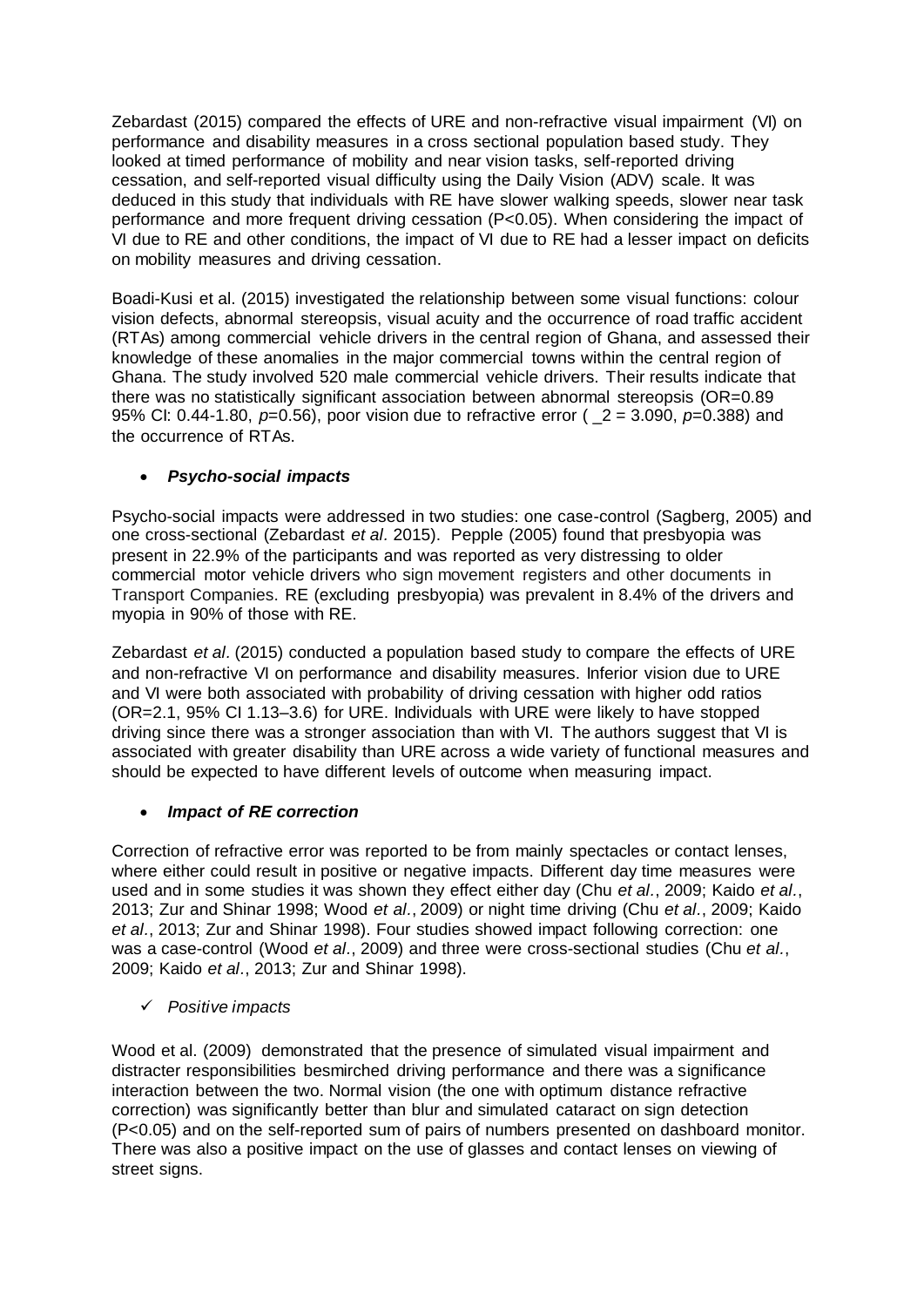## *Negative impacts*

Effects of presbyopia on driving experience was investigated in Chu et al. (2009), with participants being categorized into five different age-matched groups. This study was conducted both during the day and night and the results showed different driving difficulties on drivers based on time of day. The study showed that effects of using corrective lenses has an overall negative impact on drivers (P<0.05) in most of the groups for both day and night driving. There was an overall group effect for clarity of sign recognition with the normal group reporting significantly more difficulty. Night driving and viewing of the odometer was still worse than the group with normal vision.

# **DISCUSSION AND CONCLUSION**

None of the RCT papers met the inclusion criteria. This is a major deficit in terms of evaluating the link between uncorrected refractive error and road traffic accidents. Randomised controlled trials are the gold standard for determining whether a cause-effect relationship exists such as uncorrected refractive error causes road traffic accidents. According to Sibbald and Roland (1998), RCTs have several important features which include:

- "Random allocation to intervention groups.
- Patients and trialists should remain unaware of which treatment was given until the study is completed-although such double blind studies are not always feasible or appropriate.
- All intervention groups are treated identically except for the experimental treatment.
- Patients are normally analysed within the group to which they were allocated, irrespective of whether they experienced the intended intervention (intention to treat analysis).
- The analysis is focused on estimating the size of the difference in predefined outcomes between intervention groups".

The lack of randomised control trials (RCTs) in the determination of the impact of refractive error reduces the granularity of the data that is presented however three studies were case control studies, which, while not providing the certainty of RCTs, is a stronger study design to cross sectional studies. It allows for risk approximation by calculating the odds ratio but the magnitude of the association is influenced by the characteristics of the subjects chosen for the control group.

Majority (6 out of 9) of the studies were cross-sectional studies which do not allow for a causal relationship to be established and as such should be interpreted with caution. They are popular in studies dealing with refractive error/vision impairment and driving because of the relative ease with which they can be performed as well as the affordability of such studies.

Of the nine studies included in this review, the three case control studies were: Keeffe *et al., 2002;* Sagberg *et al.,* 2005, and Wood *et al., 2009.* Wood et al. (2014) provides a strong case for refractive error blur impacting on driving performance. The simulation of blur, while it can be argued in not a precise replication of the reality of uncorrected refractive error, addressed two significant issues. These are the limitations of self-reported accident and driving experience data and the ethical dilemma that arises from asking subjects to drive uncorrected while evidence is clear that this at the minimum effects their capacity to read signs and must surely put them at risk of accidents. An alternative will be to recruit a sample with different refractive errors and then test their driving skills with and without prescription in a controlled environment. This however raises questions regarding the value of a controlled environment that does not duplicate all the nuances of the situation one is faced with when driving on regular roads. However, it could be argued they also allow more complex tasks to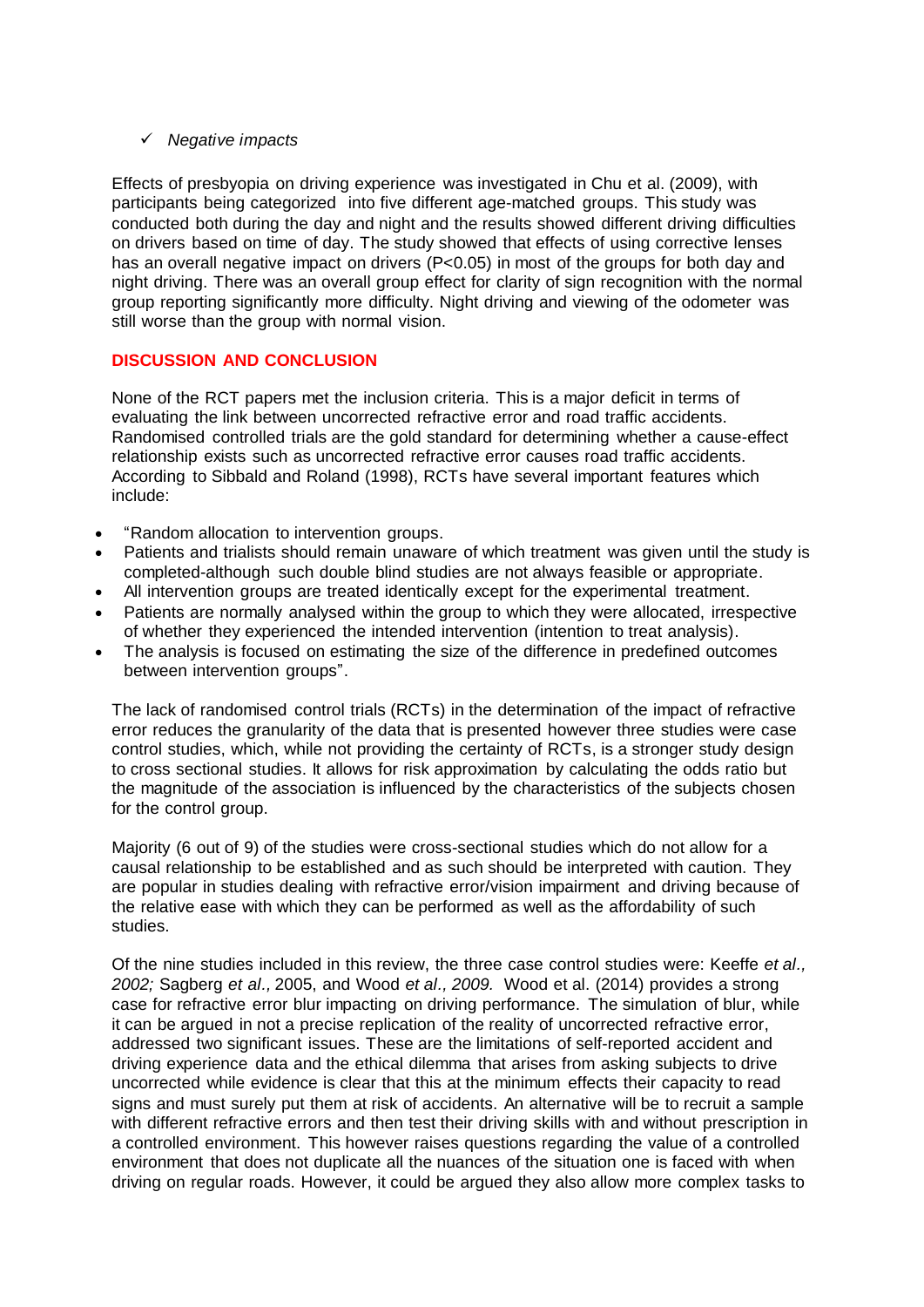be administered through simulation as well as introduction of different weather and other conditions and seem the most viable option.

Sagberg et al. (2005) used insurance claims data to determine if subjects were involved in an accident. It could be argued that this data is more precise than that of a questionnaire based self-reported data which all of the other studies used except in Wood et al. (2009). Most individuals will report accidents to the insurance for reimbursement purposes but may not give an accurate recollection of their accident history in responding to a study questionnaire. In a study comparing self-report of accidents and state records McGwin G Jr et al. (1998) found that self-reported accidents had a moderate level of agreement with state recorded crashes. It is therefore important that state records be accessed and cross referenced with individual responses to ensue increased accuracy of the analysis and conclusions regarding the impact of uncorrected refractive error on RTA.

Besides Broadi-Kusi et al. (2015), Keefee et al. (2002) and Zebardast et al. (2015); all of the papers did not clearly describe the methods for defining refractive error. The dependence on self-reported refractive status, current prescription or pinhole evaluation of refractive error, does not provide an accurate reflection of refractive error and prevents the classification of the type of refractive error. Some of the studies excluded used the current prescription as an indicator of refractive error without further examination. This is erroneous as the prescription may be an under-correction and as such comparing spectacles to normal vision may not be an accurate reflection as the spectacle prescription could be an indicator of mild vision impairment due to under-correction.

Wood et al. (2009) also assessed both mesopic (low light levels) and photopic (bright or well-lit) conditions and indicate that performance degrades under mesopic conditions. This highlights the need for clinicans and licensing authority to respond more precisely to the need for refractive correction. Vision testing for drivers should be conducted under both of these conditions. If a significant difference in performance between the different time of day occurs, those drivers that do a lot of night time driving, especially commercial drivers, may need a different correction for night driving. Traffic authorities should ensure that policies are developed that provide guidelines on these issues.

Most studies that we found in our initial search on drivers have focussed on vision impairment without quantifying the relative contribution of different possible causes. No distinction is made between ocular disease and refractive error and as such could not be included in this study. This is a lost opportunity as quantifying refractive error would have provided a strong motivation for advocacy efforts aimed at employers and governments given the ease of correction and the often affordable interventions available in most settings. While some studies did not quantify refractive error and was excluded in our analysis this data can be extrapolated for future use as studies have shown that refractive error is the major cause of VI and VI can be considered as a proxy indicator of the effect of uncorrected refractive error on driving if the local prevalence figures for URE are known.

The RTA are not the only measure of the impact of RE. Evidence exists of the fact that individuals stop driving when they perceive that their vision reduces (Zebardast et al. (2015). This has significant impact on the quality of life and ability to either earn or live independently and further studies quantifying this especially economically will be of great value.

Of the seven studies that investigated the relationship between URE and RTA only two did not find a significant relationship. Broadi-Kusi et al. (2015) found no impact of refractive error on RTA among commercial drivers in Ghana. The majority of their subjects were hyperopic and the outcome can be explained by Sagberg et al. (2005) found that myopia is the only refractive error that is clearly related to increased risk. Sagberg (2005) offered the following explanation "This may imply that myopia is a more serious problem than hyperopia. A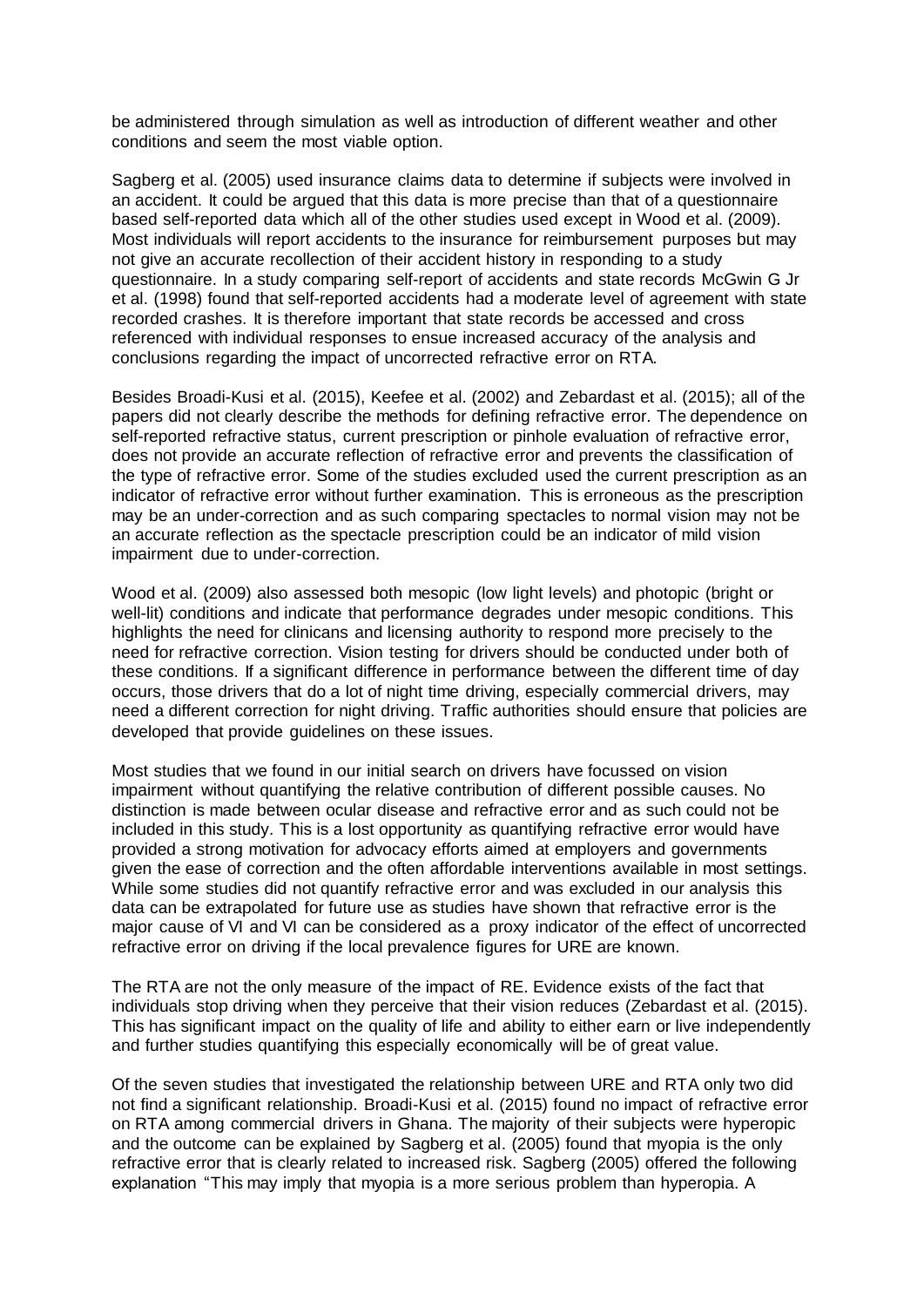possible explanation may be that uncorrected myopia always will result in a blurred retinal image, whereas uncorrected moderate hyperopia can be compensated to some extent by accommodation, at least in young persons".

It will be useful for future studies to ensure that the sample size is large enough to provide a significant sample of myopes and hyperopes. They should then be analysed as two separate cohorts in addition to the overall analysis of the impact of uncorrected refractive error from the aggregated data.

Those studies (Chu et al.(2009) that investigated the performance of correction for refractive error versus normal vision raise interesting questions about the nature of vision correction for drivers and the need for further work in this area to address issues of glare etc. that impact on the performance of spectacles and contact lenses. However, these results are no indication of the value of vision correction for refractive error as the results should be seen in the context of those papers that have indicated that uncorrected refractive error impacts negatively on driving performance compared to correction. Not achieving par with normal vision is not ideal but preferred over no correction.

This systematic review elicited the following key issues:

-There is a dearth of RCTs examining the relationship between URE and the impact on drivers.

-Studies need to classify myopia and hyperopia and provide analysis for these cohorts separately given the differences between the two group of subjects in terms of URE impact. - The lack of evaluation and analysis of the refractive error component in studies looking at the impact on drivers of poor vision, is a lost opportunity to quantify an easily addressed issue and a lost advocacy opportunity.

-Majority of the studies found a positive relationship between URE and RTAs.

-Cessation of driving is a significant indicator of the impact of UREs on drivers. This has both economic and quality of life implications for individuals.

**References**

Adeoye, A, Oladehinde, M, Onakoya, A. Visual functions of commercial drivers in relation to road accidents in Nigeria. *Indian Journal of Occupational and Environmental Medicine* 2007;*11*(2):71-75.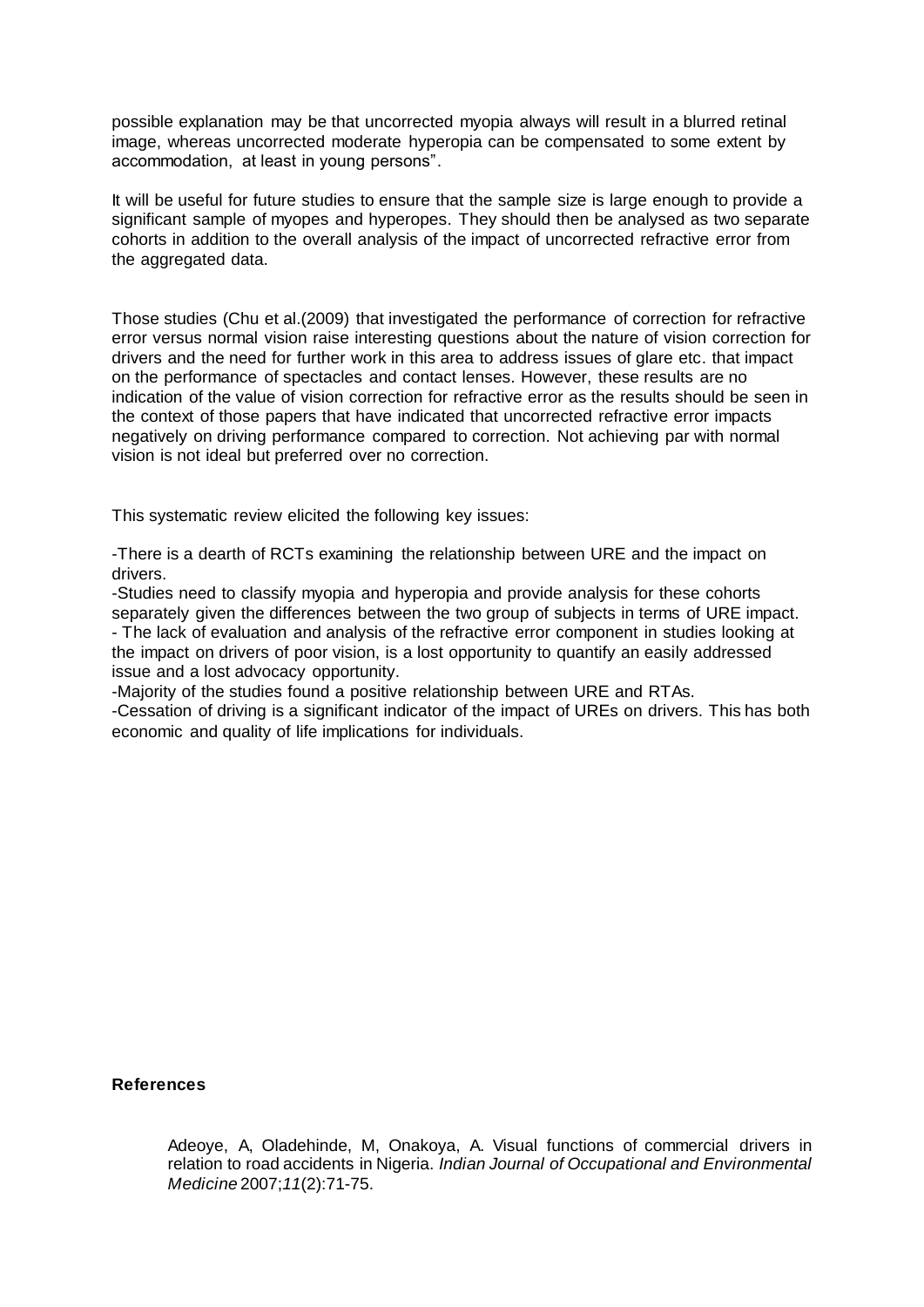American Medical Association. Physician's guide to assessing and counselling older drivers. 2012. Retrieved from <http://www.ama-assn.org/resources/doc/publichealth/> older-driverschapter3.

pdfhttp://www.nhtsa.gov/people/injury/olddrive/olderdriversbook/pages/ Chapter3.html

Andersen GJ. Aging and vision: changes in function and performance from optics to perception. Wiley Interdisciplinary Reviews: *Cognitive Science* 2012;3(3):403–10. Bekibele CO. Prevalence of refractive error and attitude to spectacle use among drivers in a public institution. *[Ann Afr Med.](http://www.ncbi.nlm.nih.gov/pubmed/18240488)* 2007;6(1):26-30.

Biza M, Mossie A, Woldemichaei K, Gelaw Y. E. Visual impairment and road traffic accidents among drivers in Jimma Town South West Ethiopia. Ehiop Med. 2013. 51(2): 123-142.

Boadi-Kusi SB, Kyei S, Asare FA, Owusu-Ansah A, Awuah A, Darko-Takyi C. Visual function manong commercial vehicle drivers in central region Ghana. Journal of Optometry. 2016. 9: 54-63.

Brabyn JA, Schneck ME, Lott LA, Haegerstrom-Portnoy G: Night driving selfrestriction: vision function and gender differences. *Optom Vis Sci* 2005;82:755–764.

Charlton, J. L., Koppel, S., Odell, M., Devlin, A., Langford, D., O'Hare, M., et al. Influence of chronic illness on crash involvement of motor vehicle drivers: 2<sup>nd</sup> Edition. *Monash University Accident Research Centre (MUARC) Report, No. 300*. Melbourne, Australia. 2010. Retrieved from

[http://www.monash.edu.au/miri/research/reports/muarc300.pdf.](http://www.monash.edu.au/miri/research/reports/muarc300.pdf)

Chu BS, Wood JM, Collins MJ. Effect of presbyopia vision correction on perceptions of driving difficulty. Eye and Contact Lens: Science and Clinical Practice 2009. 35(3):133-143.

Coleman, AL, Yu, F, Keeler, E, Mangione, CM. Treatment of uncorrected refractive error improves vision-specific quality of life. *Journal of the American Geriatrics Society* 2006;*54*(6), 883-890.

Critical Appraisal Skills Programme (CASP, UK). Making sense of evidence. <http://www.caspuk.net/> 1549-1277.

Donorfio LK, D'Ambrosio LA, Coughlin JF, Mohyde M. To drive or not to drive, that isn't the question-the meaning of self-regulation among older drivers. *J Safety Res* 2009;40:221–226. doi: 10.1016/j.jsr.2009.04.002.

Edwards JD, Lunsman M, Perkins M, Rebok GW, Roth DL: Driving cessation and health trajectories in older adults. *J Gerontol A Biol Sci Med Sci* 2009;64:1290–1295.

Erdogan, H, Ozdemir, L, Arslan, S, Cetin, I, Sumer, H. Prevalence of refraction errors and color blindness in heavy vehicle drivers. *International Journal of Ophthalmology*  2011; *4*(3):319-322.

Fonda SJ, Wallace RB, Herzog AR: Changes in driving patterns and worsening depressive symptoms among older adults. *J Gerontol B Psychol Sci Soc Sci* 2001;56:S343–S351.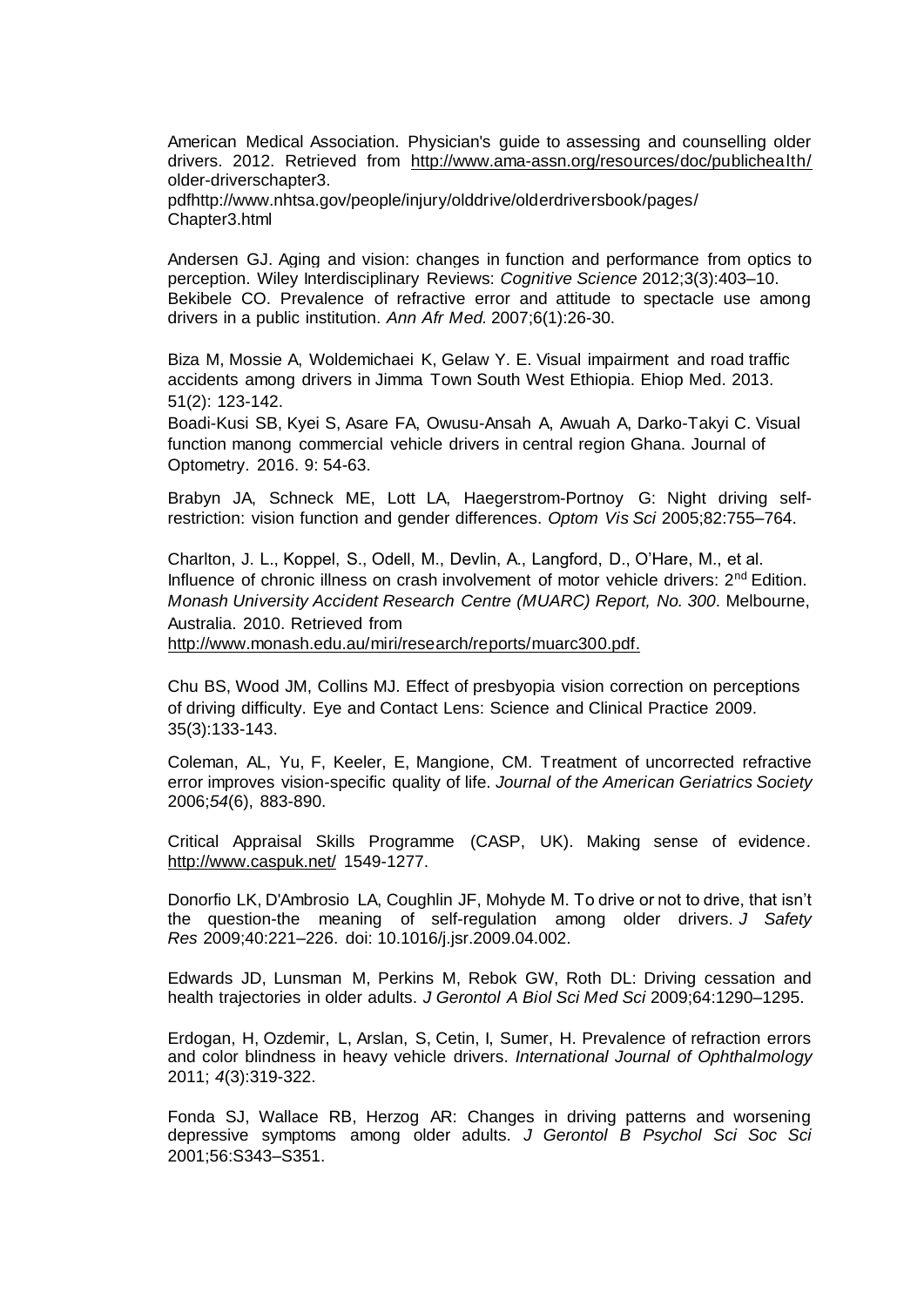Freeman EE, Munoz B, Turano K, et al. Measures of visual function and time to driving cessation in older adults. *Optom Vis Sci* 2005; 82:765–773.

Green KA, McGwin G Jr and Owsley C. Associations between Visual, Hearing, and Dual Sensory Impairments and History of Motor Vehicle Collision Involvement by Older Drivers. *J Am Geriatr Soc* 2013; 61(2):252–257. doi:10.1111/jgs.12091.

Higgins KE, Wood J, Tait A. Vision and driving: selective effect of optical blur on different driving tasks. *Hum Factors* 1998;40:224-232.

Hills BL. Vision, visibility, and perception in driving. *Perception* 1980;9: 183–216.

Keay L, Munoz B, Turano KA, Hassan SE, Munro CA, Duncan DD, Baldwin K, Jasti S, Gower EW, West SK: Visual and cognitive deficits predict stopping or restricting driving: the Salisbury Eye Evaluation Driving Study (SEEDS). *Invest Ophthalmol Vis Sci* 2009;50:107–113.

Keeffe JE, Jin CF, Weih LM, McCarty CA, Taylor HR. Vision impairment and older drivers: who's driving? *Br J Ophthalmol* 2002;86:1118-1121.

Lafont S, Helmer C, Fabrigoule C. Driving Cessation and Self-Reported Car Crashes in Older Drivers: The Impact of Cognitive Impairment and Dementia in a Population-Based Study. Journal of Geriatric Psychiatry and Neurology 2008; 21(3): 171-182. Doi: 10.1177/0891988708316861.

Lamoureux, EL, Saw, SM, Thumboo, J, Wee, HL, Aung, T, Mitchell, P, Wong, TY. The impact of corrected and uncorrected refractive error on visual functioning: The Singapore Malay Eye study. *Investigative Ophthalmology and Visual Science*  2009;*50*(6):2614-2620.

Marottoli RA, de Leon CFM, Glass TA, Williams CS, Cooney LM Jr, Berkman LF: Consequences of driving cessation: decreased out-of-home activity levels. *J Gerontol B Psychol Sci Soc Sci* 2000; 55:S334–S340.

McGwin G Jr, Owsley C, Ball K. Identifying crash involvement among older drivers: agreement between self-report and state records. Acc AnaL Prev 1998;30:781–91.

Moher D, Liberati A, Tetzlaff J, Altman DG. Preferred reporting items for systematic reviews and metaanalyses: the PRISMA statement. Annals of International Medicine 2009:151(4):264-269.

Nirmalan, PK, Tielsch, JM, Katz, J, Thulasiraj, RD, Krishnadas, R, Ramakrishnan, R, Robin, AL. Relationship between vision impairment and eye disease to vision-specific quality of life and function in rural India: The Aravind comprehensie eye survey. *Investigative Ophthalmology and Visual Science* 2005;*46*(7):2308-2312.

Olandehinde MK,Sagberg F. Driver health an crash involvement: A case-control study. Accident Analysis and Prevention. 2006. 38:28-34.

Oram S, Stoeckl H, Busza J, Howard LM, Zimmerman C. Prevalence and risk of violence and the physical, mental, and sexual health problems associated with human trafficking: systematic review. PLoS Medicine 2012,9(5). E1001224. ISSN.

Owsley C, Stalvey B, Wells J, Sloane ME: Older drivers and cataract: driving habits and crash risk. *J Gerontol A Biol Sci Med Sci* 1999;54:M203–M211.